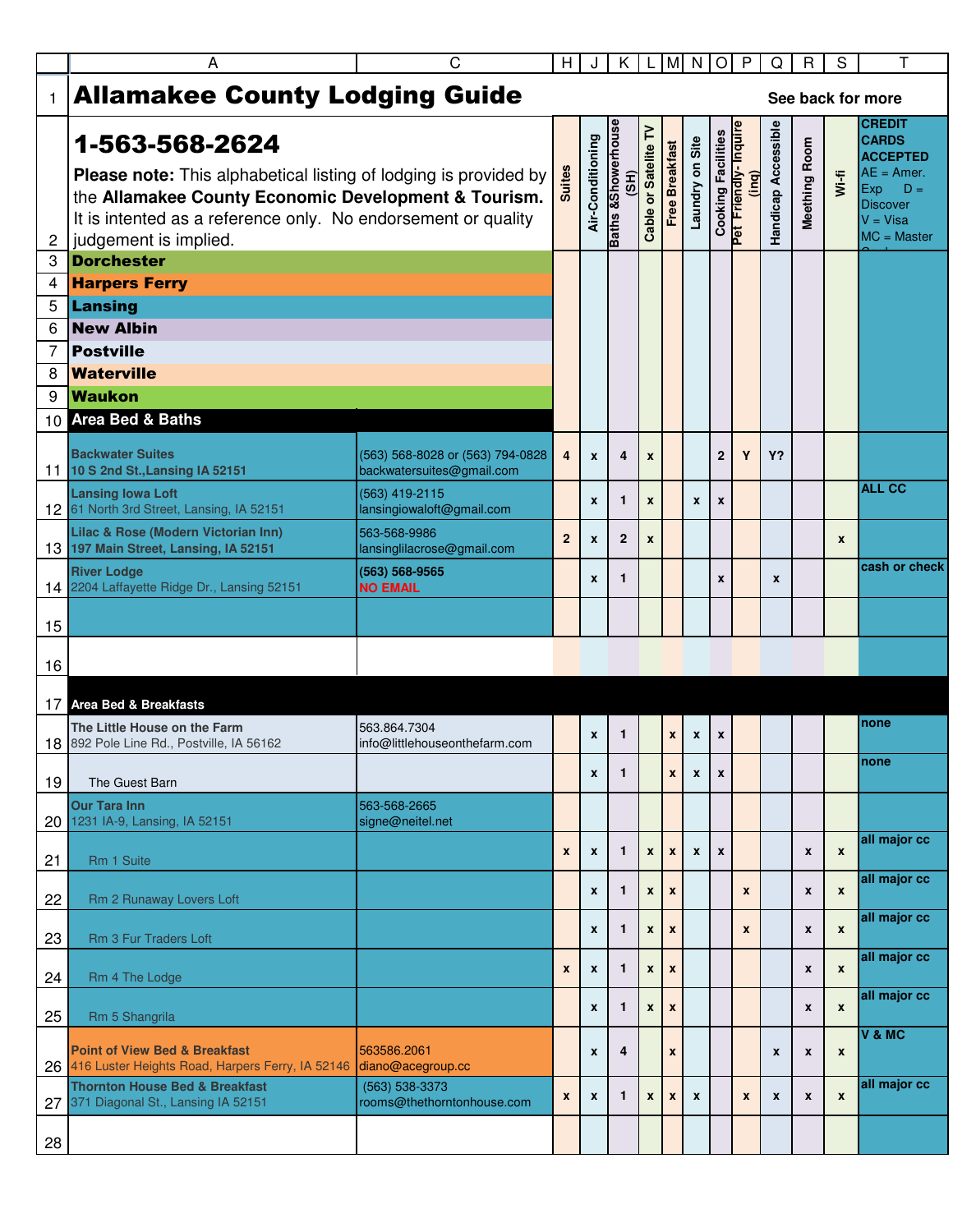|    | Α                                                                                                                                                                                                                                    | C                                                               | Н             |                  | Κ                                               | L                      | M                     | N                  | $\circ$                   | P                             | Q                              | $\mathsf{R}$  | S                  | т                                                                                                                                  |
|----|--------------------------------------------------------------------------------------------------------------------------------------------------------------------------------------------------------------------------------------|-----------------------------------------------------------------|---------------|------------------|-------------------------------------------------|------------------------|-----------------------|--------------------|---------------------------|-------------------------------|--------------------------------|---------------|--------------------|------------------------------------------------------------------------------------------------------------------------------------|
| 29 | 1-563-568-2624<br>Please note: This alphabetical listing of lodging is provided by<br>the Allamakee County Economic Development & Tourism.<br>It is intented as a reference only. No endorsement or quality<br>judgement is implied. |                                                                 | <b>Suites</b> | Air-Conditioning | <b>Baths &amp;Showerhouse</b><br>$\overline{3}$ | Cable or Satelite TV   | <b>Free Breakfast</b> | Laundry on Site    | <b>Cooking Facilities</b> | Pet Friendly-Inquire<br>(ing) | Handicap Accessible            | Meething Room | Wi-fi              | <b>CREDIT</b><br><b>CARDS</b><br><b>ACCEPTED</b><br>$AE = Amer.$<br>Exp<br>$D =$<br><b>Discover</b><br>$V = Visa$<br>$MC = Master$ |
|    | 30 Area Cabins, Cottages & Guesthouses                                                                                                                                                                                               | (some cabins are seasonal)                                      |               |                  |                                                 |                        |                       |                    |                           |                               |                                |               |                    |                                                                                                                                    |
| 31 | 3 Br Secluded Cabin<br><b>Lansing IA 52151</b>                                                                                                                                                                                       | reserve thru Airbnb.com                                         |               | $\times$         | $\sim$                                          |                        |                       |                    | ×                         |                               |                                |               |                    |                                                                                                                                    |
|    | <b>Andy Mountain Cabins</b><br>32 2335 Andy Mountain Lane, Harpers Ferry, IA                                                                                                                                                         | 563-586-2123<br>Info@AndyMountainCabins.com                     |               | X                | $\mathbf{1}$                                    | $\boldsymbol{x}$       |                       |                    | X                         | $\pmb{\chi}$                  | X                              |               | $\boldsymbol{x}$   | all major cc                                                                                                                       |
|    | <b>Blue Heron</b><br>33 20 N Front St., Lansing, IA 522151                                                                                                                                                                           | 563-568-7686<br>higg5@msn.com                                   |               | X                | 3                                               | $\pmb{\mathsf{x}}$     |                       |                    | x                         |                               | X                              |               |                    | none                                                                                                                               |
|    | <b>Broken Paddle Lodge</b><br>34 2039 Dry Ridge Dr Lansing, Iowa                                                                                                                                                                     | 563-586-2699<br>brokenpaddlelodge@gmail.com                     |               | X                | 1                                               | X                      |                       |                    | X                         |                               |                                |               |                    | cash/check                                                                                                                         |
| 35 | <b>Brown's Riverside Court and Marina</b><br>137 N 1ST ST, HARPERS FERRY, IA 52146                                                                                                                                                   | brownsriversidecourtandmarina@<br>brownsriversidecourtandmarina |               |                  |                                                 |                        |                       |                    |                           |                               |                                |               |                    |                                                                                                                                    |
| 36 | <b>Cedar Valley Lodges</b><br>617 Downing Lane, Harpers Ferry, IA 52146                                                                                                                                                              | (563) 586-2125<br>cedarvalleylog@yahoo.com                      |               |                  |                                                 |                        |                       |                    |                           |                               |                                |               |                    |                                                                                                                                    |
| 37 | The Cedar Lodge                                                                                                                                                                                                                      |                                                                 |               | X                | 3                                               | $\boldsymbol{x}$       |                       |                    | x                         | $\pmb{\chi}$                  |                                |               |                    |                                                                                                                                    |
| 38 | The Cedar Log Home                                                                                                                                                                                                                   |                                                                 |               | X                | 3                                               | X                      |                       |                    | x                         | $\pmb{\chi}$                  |                                |               |                    |                                                                                                                                    |
| 39 | <b>The River Cabin</b>                                                                                                                                                                                                               |                                                                 |               | X                | $\mathbf{2}$                                    | $\pmb{\mathsf{x}}$     |                       |                    | x                         | $\boldsymbol{x}$              |                                |               |                    |                                                                                                                                    |
|    | <b>Clear Creek Cabin</b><br>41 2861 Blair Rd, New Albin, Iowa                                                                                                                                                                        | vrbo.com/755609 (y)                                             |               | X                | 3                                               | $\boldsymbol{x}$<br>ne |                       | $\pmb{\mathsf{x}}$ | X                         | $\boldsymbol{x}$              |                                | X             | $\boldsymbol{x}$   | all major cc                                                                                                                       |
|    | <b>Dear Camp</b><br>42 2714 Poley Heights Ln., New Albin IA 52160                                                                                                                                                                    | https://www.vrbo.com/1534780 or<br>(641) 425-3644               | $\mathbf{x}$  | X                | 3                                               | $\pmb{\mathsf{x}}$     |                       |                    | x                         |                               |                                |               | $\mathbf{x}$       | all major cc<br>thru VRBO                                                                                                          |
|    | 43 Grandview House                                                                                                                                                                                                                   |                                                                 |               |                  |                                                 |                        |                       |                    |                           |                               |                                |               |                    |                                                                                                                                    |
|    | <b>Great River Road Cabin</b><br>44 1936 Great River Road, Lansing, IA 52151                                                                                                                                                         | 319-269-6046                                                    |               | X                | 1                                               | $\boldsymbol{x}$       |                       | X                  | $\pmb{\chi}$              |                               | only<br>$\overline{2}$<br>sten |               |                    | all major cc<br>thru VRBO &<br><b>Airbnb</b>                                                                                       |
|    | <b>Harpers Hideaway</b><br>45 Harpers Ferry, IA                                                                                                                                                                                      | 608-606-4870                                                    |               |                  |                                                 |                        |                       |                    |                           |                               |                                |               |                    |                                                                                                                                    |
|    | <b>Harpers Ferry Vacation Rentals</b><br>46 542 Sandy Point Rd, Unit 2, Harpers Ferry IA                                                                                                                                             | 3129-233-5307                                                   |               | X                | $\overline{2}$                                  | $\pmb{\mathsf{x}}$     |                       | x                  | $\mathbf{x}$              |                               |                                |               |                    |                                                                                                                                    |
|    | <b>IA Cabin Rentals</b><br>47 1756 Great River Rd., Lansing IA 52151                                                                                                                                                                 | info@iowacabinrentals.com<br>www.iowacabinrentals.com           |               |                  |                                                 |                        |                       |                    |                           |                               |                                |               |                    |                                                                                                                                    |
| 48 | <b>Burr Oak Hideaway</b>                                                                                                                                                                                                             | www.iowacabinrentals.com                                        |               | X                | 1                                               | $\pmb{\mathsf{x}}$     |                       | $\pmb{\chi}$       | $\pmb{\mathsf{x}}$        | ing                           |                                |               | $\pmb{\mathsf{x}}$ | all cc                                                                                                                             |
| 49 | <b>Creekside Cottage</b>                                                                                                                                                                                                             | www.iowacabinrentals.com                                        |               | X                | $\mathbf{2}$                                    | $\pmb{\mathsf{x}}$     |                       |                    | x                         | ling                          |                                |               | $\pmb{\chi}$       | all cc                                                                                                                             |
| 50 | Moose Lodge                                                                                                                                                                                                                          | www.iowacabinrentals.com                                        |               | X                | $\mathbf{1}$                                    | $\pmb{\mathsf{x}}$     |                       | $\pmb{\chi}$       | $\pmb{\mathsf{x}}$        | l ing                         |                                |               | $\pmb{\chi}$       | all cc<br>all cc                                                                                                                   |
| 51 | <b>Paint Creek Lodge</b>                                                                                                                                                                                                             | www.iowacabinrentals.com                                        |               | X                | $\mathbf{1}$                                    | $\pmb{\mathsf{x}}$     |                       | $\pmb{\mathsf{x}}$ | $\pmb{\mathsf{x}}$        | ing                           |                                |               | $\pmb{\mathsf{x}}$ | all cc                                                                                                                             |
| 52 | <b>Sunset Ridge</b>                                                                                                                                                                                                                  | www.iowacabinrentals.com                                        |               | X                | $\mathbf{1}$                                    | $\pmb{\mathsf{x}}$     |                       | $\pmb{\mathsf{x}}$ | $\pmb{\mathsf{x}}$        | ing                           |                                |               | $\pmb{\mathsf{x}}$ | all cc                                                                                                                             |
| 53 | <b>Timber Ridge Hideaway</b>                                                                                                                                                                                                         | www.iowacabinrentals.com                                        |               | X                | $\mathbf{1}$                                    | $\pmb{\mathsf{x}}$     |                       | $\pmb{\chi}$       | $\pmb{\mathsf{x}}$        | l ing                         |                                |               | $\boldsymbol{x}$   | all cc                                                                                                                             |
| 54 | <b>Trout Lodge</b>                                                                                                                                                                                                                   | www.iowacabinrentals.com                                        |               | X                | 1                                               | $\pmb{\mathsf{x}}$     |                       | $\pmb{\mathsf{x}}$ | $\pmb{\mathsf{x}}$        | $ $ ing                       |                                |               | X                  |                                                                                                                                    |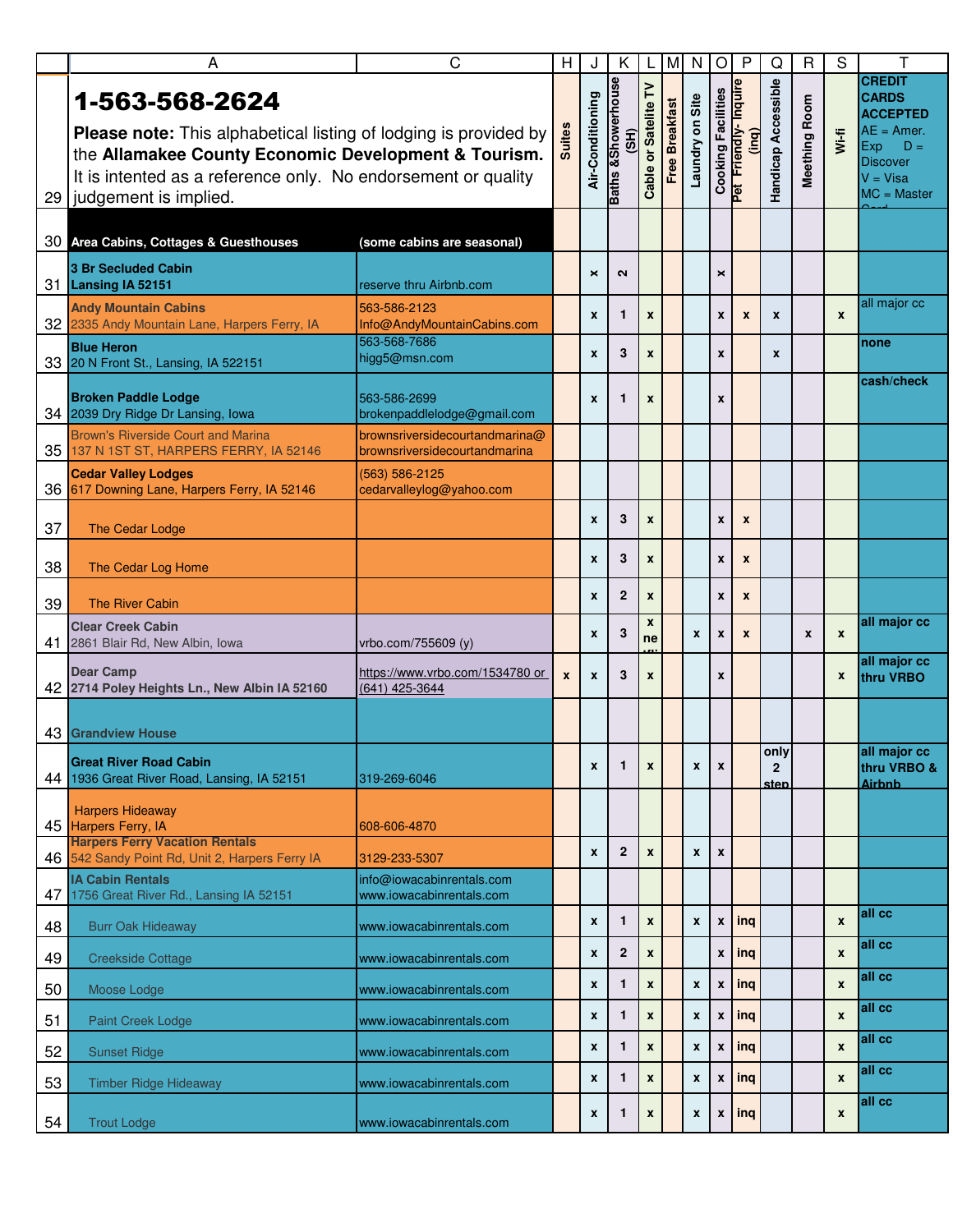|    | A                                                                                                                                                                                                                                           | C                                                        | H                | J                  | K                                     | L                    | M                     | N                  | $\bigcirc$                | $\mathsf{P}$                         | Q                   | $\mathsf{R}$     | S                           | т                                                                                                                                  |
|----|---------------------------------------------------------------------------------------------------------------------------------------------------------------------------------------------------------------------------------------------|----------------------------------------------------------|------------------|--------------------|---------------------------------------|----------------------|-----------------------|--------------------|---------------------------|--------------------------------------|---------------------|------------------|-----------------------------|------------------------------------------------------------------------------------------------------------------------------------|
| 55 | 1-563-568-2624<br><b>Please note:</b> This alphabetical listing of lodging is provided by<br>the Allamakee County Economic Development & Tourism.<br>It is intented as a reference only. No endorsement or quality<br>judgement is implied. |                                                          | <b>Suites</b>    | Air-Conditioning   | <b>Baths &amp;Showerhouse</b><br>(SH) | Cable or Satelite TV | <b>Free Breakfast</b> | Laundry on Site    | <b>Cooking Facilities</b> | Pet Friendly-Inquire<br><u>(ing)</u> | Handicap Accessible | Meething Room    | $W(-f)$                     | <b>CREDIT</b><br><b>CARDS</b><br><b>ACCEPTED</b><br>$AE = Amer.$<br>Exp<br>$D =$<br><b>Discover</b><br>$V = Visa$<br>$MC = Master$ |
| 56 | <b>Village Creek Lodge</b>                                                                                                                                                                                                                  | www.iowacabinrentals.com                                 |                  | X                  | $\mathbf{1}$                          | $\pmb{\mathsf{x}}$   |                       | $\mathbf{x}$       | $\pmb{\mathsf{x}}$        | l ing                                |                     |                  | $\boldsymbol{x}$            | all cc                                                                                                                             |
| 57 | <b>White Pine Cottage</b>                                                                                                                                                                                                                   | www.iowacabinrentals.com                                 |                  | X                  | $\mathbf{1}$                          | $\pmb{\mathsf{x}}$   |                       | $\mathbf{x}$       | X                         | ing                                  |                     |                  | $\boldsymbol{x}$            | all cc                                                                                                                             |
| 58 | <b>Joe's Campground &amp; Cabin</b><br>351 Willow Dr., Dorchester, IA 52140                                                                                                                                                                 | (563) 497-3500<br>nicktroendle.nt@gmail.com              |                  | X                  | <b>SH</b>                             | $\boldsymbol{x}$     |                       |                    | X                         |                                      |                     |                  | $X -$<br>fee                | none                                                                                                                               |
| 59 | <b>Patty Shack</b><br>Lansing, IA 52151                                                                                                                                                                                                     | Reserve at:<br>https://www.airbnb.com/rooms/22<br>494953 |                  | X                  | $\boldsymbol{x}$                      | X                    |                       |                    | X                         | X                                    |                     |                  | $\boldsymbol{x}$            | all cc                                                                                                                             |
| 60 | <b>Peaceful Cabin on the Mississippi</b><br><b>Lansing, IA</b>                                                                                                                                                                              | reserve thru Airbnb.com                                  |                  |                    | 2.5                                   |                      |                       | $\pmb{\mathsf{x}}$ | $\pmb{\mathsf{x}}$        | ing                                  |                     |                  |                             | all major cc                                                                                                                       |
| 61 | Red Barn Resort, Cabin & Campground<br>2609 Main street, Lansing, IA 52151                                                                                                                                                                  | info@redbarnresortandcampgroun<br>d.com                  |                  | X                  | $\mathbf{1}$                          | $\boldsymbol{x}$     |                       | $\pmb{\mathsf{x}}$ | $\pmb{\mathsf{x}}$        |                                      |                     | $\boldsymbol{x}$ | $\mathbf{x}$<br><b>Barn</b> | all major cc                                                                                                                       |
|    | <b>Retreat on Mississippi offering Dock Slip</b><br>62 Lansing, IA                                                                                                                                                                          | https://www.airbnb.com/roo<br>ms/26485594?               |                  | X                  | $\pmb{\mathsf{x}}$                    |                      |                       |                    | $\pmb{\mathsf{x}}$        | Ing                                  |                     |                  | $\boldsymbol{x}$            | all major cc                                                                                                                       |
|    | <b>Scenic View Campground (3 cabins)</b><br>64 420 Old Sixteen Rd., Waterville IA 52170                                                                                                                                                     | (563) 535-7347<br>scenicviewcamp.com                     |                  | X                  | 1                                     | X                    |                       | $\pmb{\mathsf{x}}$ | X                         | $\boldsymbol{x}$                     |                     |                  | $\boldsymbol{x}$            | none                                                                                                                               |
|    | Sportsmen Motel & Cabin/Campground<br>65 2753 State Hwy 76, Dorchester, IA 52140                                                                                                                                                            | 563-497-3615<br>sara.deppe@gmail.com                     |                  | X                  | $\mathbf{1}$                          |                      |                       |                    | X                         | $\boldsymbol{x}$                     |                     |                  |                             | V, MC                                                                                                                              |
|    | <b>Summer Breeze Cabin</b><br>66 Lansing, IA 52151                                                                                                                                                                                          | reserve thru Airbnb.com                                  | $\mathbf{2}$     | X                  | $\mathbf{1}$                          |                      |                       | y                  | y                         | $\mathbf{y}$                         | no<br>stair<br>s    |                  | y                           | all major cc                                                                                                                       |
| 67 | <b>Strelow Cabins &amp; Camp</b><br>Volney, IA                                                                                                                                                                                              | <b>Strelow Auto Parts</b><br>563-539-2358                |                  |                    |                                       |                      |                       |                    |                           |                                      |                     |                  |                             |                                                                                                                                    |
|    | <b>Sunshine Hill Farmhouse</b><br>68 416 Luster Heights Road, Harpers Ferry, IA 52146 diano@acegroup.cc                                                                                                                                     | 563586.2061                                              |                  | X                  | 1                                     | X                    |                       | X                  | X                         |                                      |                     |                  |                             | V & MC                                                                                                                             |
| 69 | <b>Teslow Old Bakery Guesthouse</b><br>16 W Main St, Waukon IA 52172                                                                                                                                                                        | 563-568-2660<br>dmteslow@yahoo.com<br>www.teslows.com    | $\boldsymbol{x}$ | X                  | $\mathbf{2}$                          | X                    |                       |                    |                           |                                      |                     |                  |                             | all major cc                                                                                                                       |
| 70 | <b>The Dharma House Retreat</b><br><b>Lansing, IA</b>                                                                                                                                                                                       | https://www.airbnb.com/roo<br>ms/33612730?               | 3                |                    |                                       |                      |                       |                    |                           |                                      |                     |                  |                             |                                                                                                                                    |
| 71 | <b>Opal Suite</b>                                                                                                                                                                                                                           |                                                          | $\mathbf{1}$     | X                  | $\mathbf{1}$                          | $\boldsymbol{x}$     |                       |                    | $\pmb{\mathsf{x}}$        |                                      |                     |                  | $\boldsymbol{x}$            | all major cc                                                                                                                       |
| 72 | <b>Bella Suite</b>                                                                                                                                                                                                                          |                                                          | 1                | x                  | 1                                     | $\pmb{\mathsf{x}}$   |                       |                    |                           |                                      |                     |                  | $\pmb{\mathsf{x}}$          | all major cc                                                                                                                       |
| 73 | <b>Sadie Suite</b>                                                                                                                                                                                                                          |                                                          | 1                | X                  | $\mathbf{1}$                          | $\boldsymbol{x}$     |                       |                    |                           |                                      |                     |                  | $\mathbf{x}$                | all major cc                                                                                                                       |
| 74 | <b>The Natural Gait:</b><br>1878 Old Mission Drive, Harpers Ferry, IA 52146                                                                                                                                                                 | 563-535-7314<br>NtrlGait@acegroup.cc                     |                  |                    |                                       |                      |                       |                    |                           |                                      |                     |                  |                             |                                                                                                                                    |
| 75 | Ion Inn                                                                                                                                                                                                                                     |                                                          |                  | $\pmb{\mathsf{x}}$ | $\mathbf{1}$                          |                      |                       |                    |                           | $x$ Inq                              |                     |                  | $\pmb{\mathsf{x}}$          | V, MC, D                                                                                                                           |
| 76 | <b>The Kouples Kabin</b>                                                                                                                                                                                                                    |                                                          |                  | X                  | 1                                     |                      |                       |                    | X                         | $ $ Inq                              |                     |                  | $\pmb{\chi}$                | V, MC, D                                                                                                                           |
| 78 | 3 Bunkhouses                                                                                                                                                                                                                                |                                                          |                  | X                  | 1                                     |                      |                       |                    | X                         | $\mathbf{x}$                         |                     |                  | $\boldsymbol{x}$            | V, MC, D                                                                                                                           |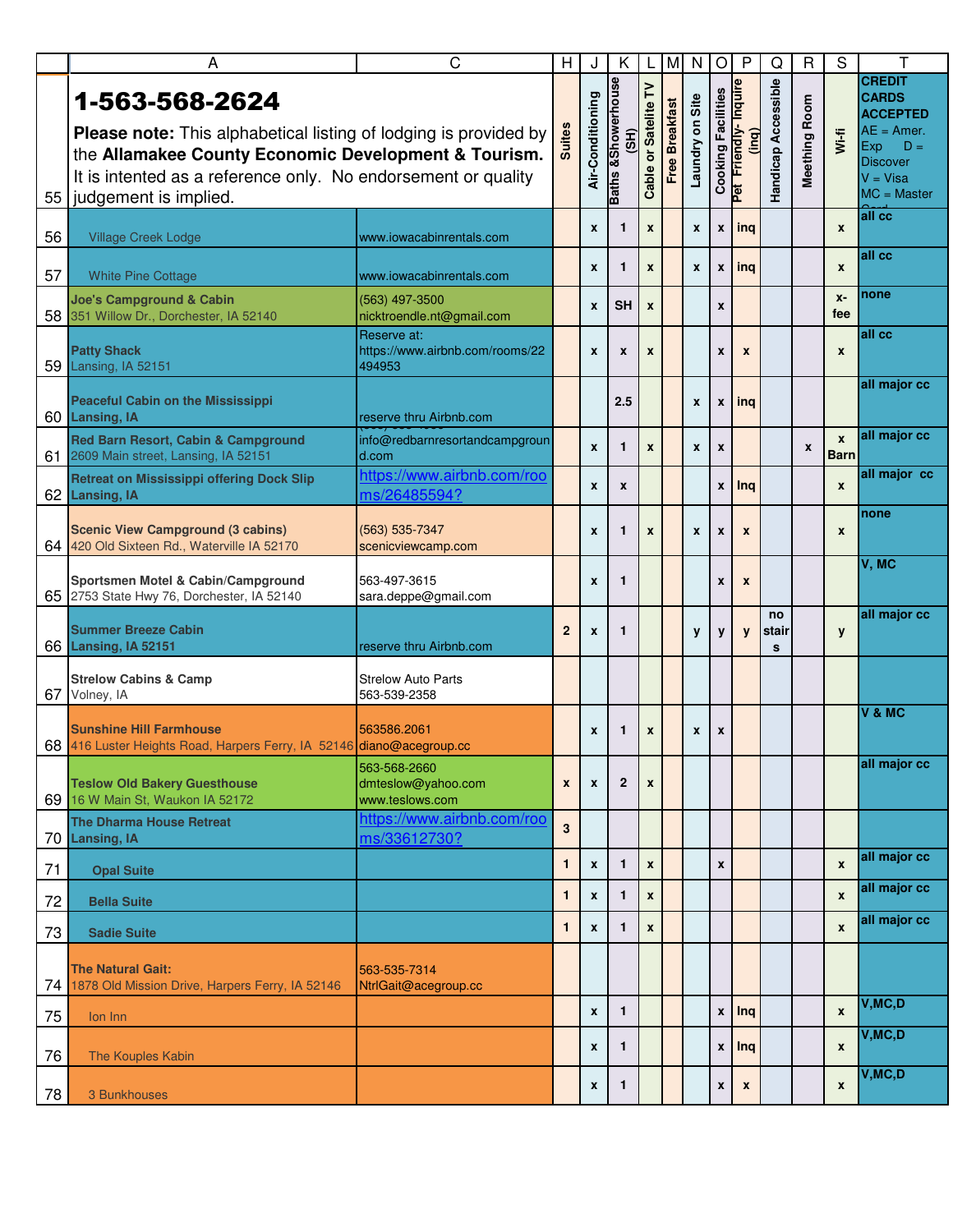|    | Α                                                                                                                                                                                                                                              | C                                                                                        | Н             | J                | K                                      | L                               | M                     | N                  | $\circ$            | $\mathsf{P}$                  | Q                   | R             | S                               | т                                                                                                                                  |
|----|------------------------------------------------------------------------------------------------------------------------------------------------------------------------------------------------------------------------------------------------|------------------------------------------------------------------------------------------|---------------|------------------|----------------------------------------|---------------------------------|-----------------------|--------------------|--------------------|-------------------------------|---------------------|---------------|---------------------------------|------------------------------------------------------------------------------------------------------------------------------------|
|    | 1-563-568-2624<br><b>Please note:</b> This alphabetical listing of lodging is provided by<br>the Allamakee County Economic Development & Tourism.<br>It is intented as a reference only. No endorsement or quality<br>79 judgement is implied. |                                                                                          | <b>Suites</b> | Air-Conditioning | <b>Baths &amp; Showerhouse</b><br>(SH) | Cable or Satelite TV            | <b>Free Breakfast</b> | Laundry on Site    | Cooking Facilities | Pet Friendly-Inquire<br>(ing) | Handicap Accessible | Meething Room | Wi-fi                           | <b>CREDIT</b><br><b>CARDS</b><br><b>ACCEPTED</b><br>$AE = Amer.$<br>$D =$<br>Exp<br><b>Discover</b><br>$V = Visa$<br>$MC = Master$ |
|    | The Parsonage (Guest House)<br>80 335 Third St. NE, New Albin, IA 52160                                                                                                                                                                        | Ellie - 515-451-3713 or<br>Josh - 563-794-1765                                           |               | X                | 2.5                                    | $\boldsymbol{x}$                |                       |                    | X                  | $\boldsymbol{x}$              |                     |               | $\boldsymbol{x}$                | <b>Cash/check</b>                                                                                                                  |
| 81 | <b>The River House</b><br>Harpers Ferry, IA                                                                                                                                                                                                    |                                                                                          |               | X                | $\mathbf{2}$                           | X                               |                       |                    | X                  |                               |                     |               | $\pmb{\chi}$                    | all major cc                                                                                                                       |
|    | The Stone Home on Main<br>82 279 Main St. Lansing, IA 52151                                                                                                                                                                                    | www.thestonehomeonmain.co<br>563-568-<br>m<br>9076<br>lansingproperties672@gmail.co<br>m |               | X                | 2.5                                    | $\pmb{\chi}$                    |                       | x                  | X                  |                               |                     |               | X                               | cash/check                                                                                                                         |
|    | The Stone Home on N 2nd St<br>83 98 N 2nd Street. Lansing, IA 52151                                                                                                                                                                            | www.thestonehomeonmain.co<br>563-568-<br>m<br>9076<br>lansingproperties672@gmail.co<br>m |               | X                | 2.5                                    | $\boldsymbol{x}$                |                       | X                  | X                  |                               |                     |               | X                               | cash/check                                                                                                                         |
|    | <b>Upper lowa Resort &amp; Rental</b><br>84 578 Lonning Drive, Dorchester, Iowa 52140                                                                                                                                                          | 563-568-3263 (best)<br>info@upperiowaresort.com                                          |               |                  |                                        |                                 |                       |                    |                    |                               |                     |               |                                 | D, V, MC                                                                                                                           |
|    | 85 Village Creek Bible Camp                                                                                                                                                                                                                    | vcbc@villagecreek.net                                                                    |               |                  |                                        |                                 |                       |                    |                    |                               |                     |               |                                 |                                                                                                                                    |
| 86 | Cabin 1                                                                                                                                                                                                                                        |                                                                                          |               | X                | X                                      |                                 |                       |                    | P                  |                               |                     | S             |                                 | D, V, MC                                                                                                                           |
| 87 | <b>Cabin 2</b>                                                                                                                                                                                                                                 |                                                                                          |               | X                | X                                      |                                 |                       |                    | P                  |                               |                     | S             |                                 |                                                                                                                                    |
| 88 | <b>Cabin 3</b>                                                                                                                                                                                                                                 |                                                                                          |               | X                | $\mathbf{x}$                           |                                 |                       |                    | P                  |                               |                     | S             |                                 |                                                                                                                                    |
| 89 | Cabin 4                                                                                                                                                                                                                                        |                                                                                          |               | X                | X                                      |                                 |                       |                    | P                  |                               |                     | S             |                                 |                                                                                                                                    |
|    | <b>Winneshiek View Vacation Rentals</b><br>90 New Albin, IA                                                                                                                                                                                    | 608-317-8880<br>jill@winneshiekview.com                                                  |               | X                | $\mathbf{1}$                           | $\pmb{\chi}$                    |                       | $\mathbf{x}$       | $\pmb{\chi}$       | $\pmb{\mathsf{x}}$            |                     |               | $\pmb{\mathsf{x}}$              | all major cc                                                                                                                       |
|    | <b>Yellow River State Forest</b><br>YRSF, 729 State Forest Road, Harpers Ferry, IA<br>91 52146                                                                                                                                                 | 563.586.2254<br>www.reserveiowastateparks.com                                            |               | X                | no                                     |                                 |                       |                    | P                  | $\pmb{\chi}$                  |                     |               |                                 | <b>CC</b> to reserve<br>cash/check<br>for walkin                                                                                   |
|    | 92 Area Campgrounds (most are seasonal)                                                                                                                                                                                                        |                                                                                          |               |                  |                                        |                                 |                       |                    |                    |                               |                     |               |                                 |                                                                                                                                    |
|    | <b>Broken Paddle Lodge</b><br>93 2039 Dry Ridge Dr Lansing, Iowa                                                                                                                                                                               | 563-586-2699<br>brokenpaddlelodge@gmail.com                                              |               |                  | <b>SH</b>                              |                                 |                       |                    |                    |                               |                     |               |                                 |                                                                                                                                    |
|    | <b>Joe's Campground</b><br>94 351 Willow Dr., Dorchester, IA 52140                                                                                                                                                                             | (563) 497-3500<br>ljet@goacentek.net                                                     |               |                  | <b>SH</b>                              | $\mathbf{x}$                    |                       |                    | $\pmb{\mathsf{x}}$ | ing                           |                     |               | $x -$<br>fee                    | none                                                                                                                               |
|    | <b>Red Barn Resort &amp; Campground</b><br>96 2609 Main street, Lansing, IA 52151                                                                                                                                                              | (563) 538-4956<br>info@redbarnresortandcampgroun<br>d.com                                |               |                  | <b>SH</b>                              | $\mathbf{x}$<br>on<br><b>FH</b> |                       | $\pmb{\chi}$       |                    | $\pmb{\mathsf{x}}$            |                     |               | $\boldsymbol{x}$<br><b>Barn</b> | all major cc                                                                                                                       |
| 97 | 5 Camper/RV Rentals                                                                                                                                                                                                                            |                                                                                          |               | X<br><b>RV</b>   | 1                                      | $\pmb{\mathsf{x}}$              |                       | $\mathbf{x}$       | X                  | $ $ ing                       |                     |               | $\mathbf{x}$<br><b>Barn</b>     | all major cc                                                                                                                       |
|    | <b>Scenic View Campground</b><br>98 420 Old Sixteen Rd., Waterville IA 52170                                                                                                                                                                   | (563) 535-7347<br>scenicviewcamp.com                                                     |               |                  | <b>SH</b>                              |                                 |                       | $\pmb{\mathsf{x}}$ |                    | $\pmb{\mathsf{x}}$            |                     |               | y                               | none                                                                                                                               |
|    | <b>Sportsmen Motel</b><br>99 2753 State Hwy 76, Dorchester, IA 52140                                                                                                                                                                           | 563-497-3615<br>sara.deppe@gmail.com                                                     |               |                  | $\mathbf{1}$<br><b>SH</b>              |                                 |                       |                    | $\boldsymbol{x}$   | $\pmb{\chi}$                  |                     |               |                                 | V, MC                                                                                                                              |
|    | <b>The Natural Gait:</b><br>100 1878 Old Mission Drive, Harpers Ferry, IA 52146                                                                                                                                                                | 563-535-7314<br>NtrlGait@acegroup.cc                                                     |               |                  |                                        |                                 |                       |                    |                    |                               |                     |               |                                 | V, MC, D                                                                                                                           |